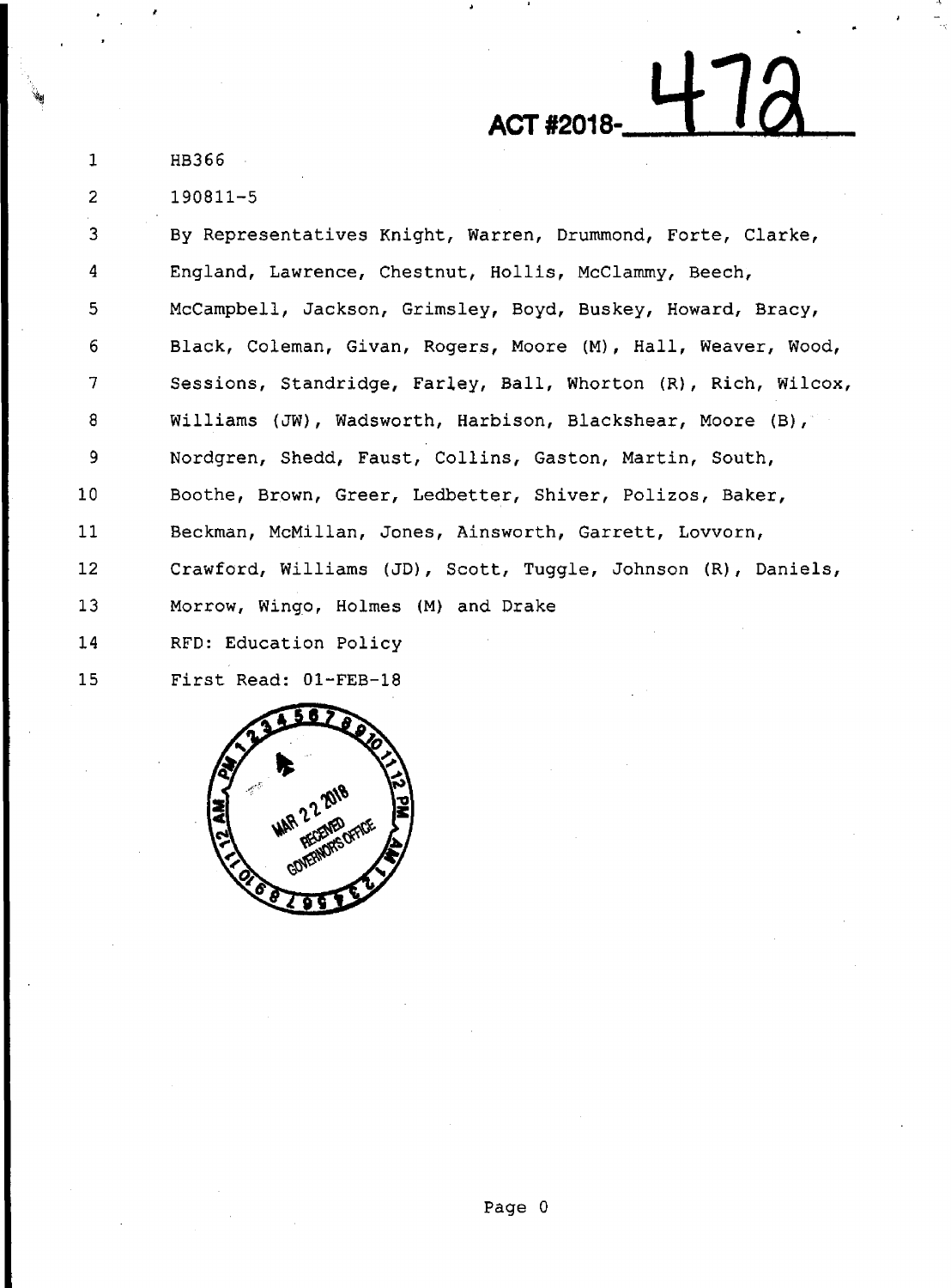1 **2 ENROLLED, An Act,**  3 To amend Sections 16-28B-1, 16-28B-2, 16-28B-3, **<sup>4</sup>**16-28B-4, and 16-28B-5, Code of Alabama 1975, relating to the 5 prevention of student bullying; to include student against 6 student bullying, intimidation, violence, and threats of 7 violence off of school property; to redefine harassment as 8 bullying; to specifically include cyberbullying in the 9 definition of bullying; and to change the name of the act to 10 the Jamari Terrell Williams Act. 11 BE IT ENACTED BY THE LEGISLATURE OF ALABAMA; 12 Section 1. Sections 16-28B-1, 16-28B-2, 16-28B-3, 13 16-28B-4, and 16-28B-5 of the Code of Alabama 1975, are 14 amended to read as follows: 15 "S16-28B-1. 16 "This chapter shall be known and may be cited as the 17 **Student Harassment Prevention Act** Jamari Terrell Williams 18 Student Bullying Prevention Act.

**H8366** 

19 "§16-28B-2.

20 "It is the intent of the Legislature to provide for 21 the adoption of policies in public school systems to prevent 22 the harassment bullying of students. It is the further intent 23 of the Legislature that this chapter apply only to student 24 against student harassment bullying, intimidation, violence, 25 and threats of violence in the public schools of Alabama, and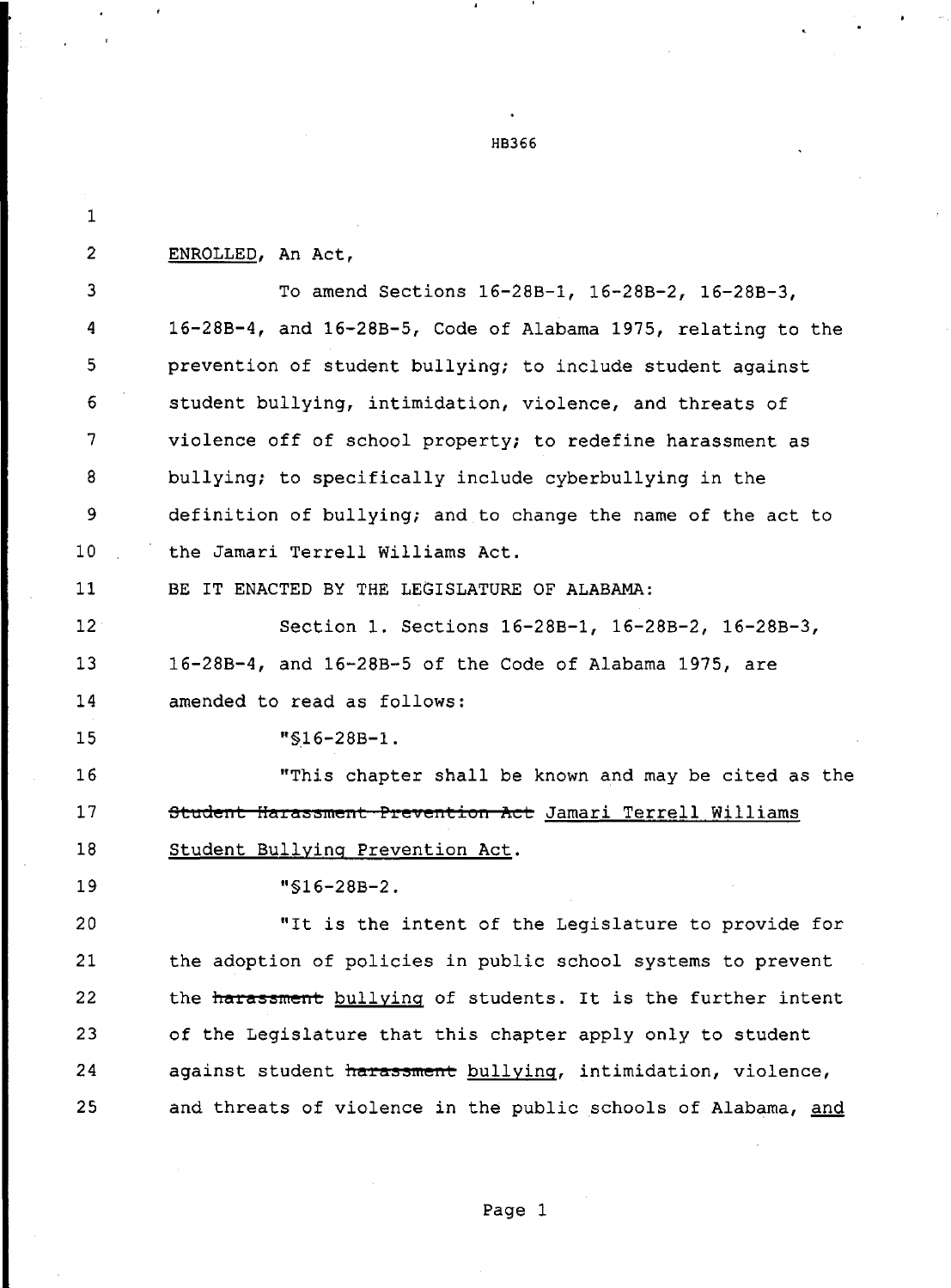1 between students while not on school property, in grades 2 prekindergarten through 12, and that the State Department of <sup>3</sup>Education develop, and each local board of education adopt 4 procedural policies to manage and possibly prevent these acts 5 against any student by another student or students based on 6 the characteristics of a student.

<sup>7</sup>"Additionally, it is the intent of the Legislature <sup>8</sup>that the filing of a complaint of **harassment** bullying be in 9 writing and submitted by the affected student, or the parent 10 or guardian of the affected student, and not by an education 11 employee on behalf of an affected student or his or her parent 12 or guardian.

13 "§16-28B-3.

14 "The following terms have the following meanings: 15 16  $11$ <sup>4</sup> (1) **DEPARTMENT. The State Department of Education.** <sup>11</sup>**(2} IIiltF:iltSSMEt,'f.** iii **continuous pattern of intent:ional**  17 (1) BULLYING. A continuous pattern of intentional 18 behavior that takes place on or off of school property, on a 19 school bus, or at a school-sponsored function including, but 20 not limited to, cyberbullying or written, electronic, verbal, 21 or physical acts that are reasonably perceived as being

22 motivated by any characteristic of a student, or by the 23 association of a student with an individual who has a 24 **particular characteristic, if the characteristic falls into** 25 one of the categories of personal characteristics contained in

HB366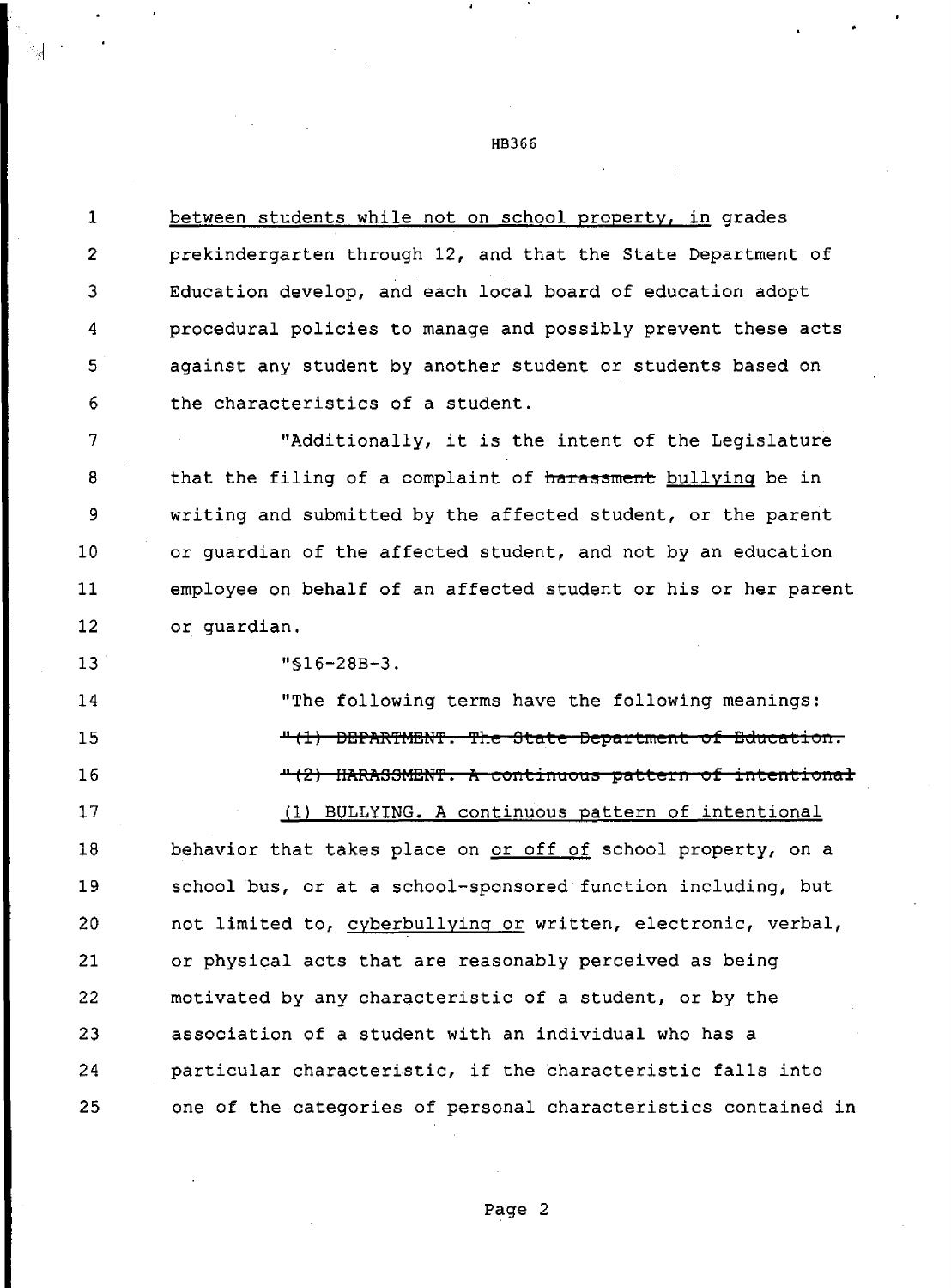1 the model policy adopted by the department or by a local 2 board, and implemented at each school. To constitute 3 **harassment** bullying, a pattern of behavior may do any of the 4 following: 5 "a. Place a student in reasonable fear of harm to 6 his or her person or damage to his or her property. 7 "b. Have the effect of substantially interfering 8 with the educational performance, opportunities, or benefits 9 of a student. 10 **C.** Have the effect of substantially disrupting or 11 interfering with the orderly operation of the school, whether 12 the conduct occurs on or off school property, online, or 13 electronically. 14 "d. Have the effect of creating a hostile 15 environment in the school, on **or off of** school property, on a 16 school bus, or at a school-sponsored function. 17 The Maye the effect of being sufficiently severe, 18 persistent, or pervasive enough to create an intimidating, 19 threatening, or abusive educational environment for a student. 20 "(2} DEPARTMENT. **The** State Department of Education. 21 "(3) HOSTILE ENVIRONMENT. The perception by an 22 affected student or victim that the conduct of another student 23 constitutes a threat of violence or harassment bullying and 24 that the conduct is objectively severe or pervasive enough 25 that a reasonable person, under the circumstances, would agree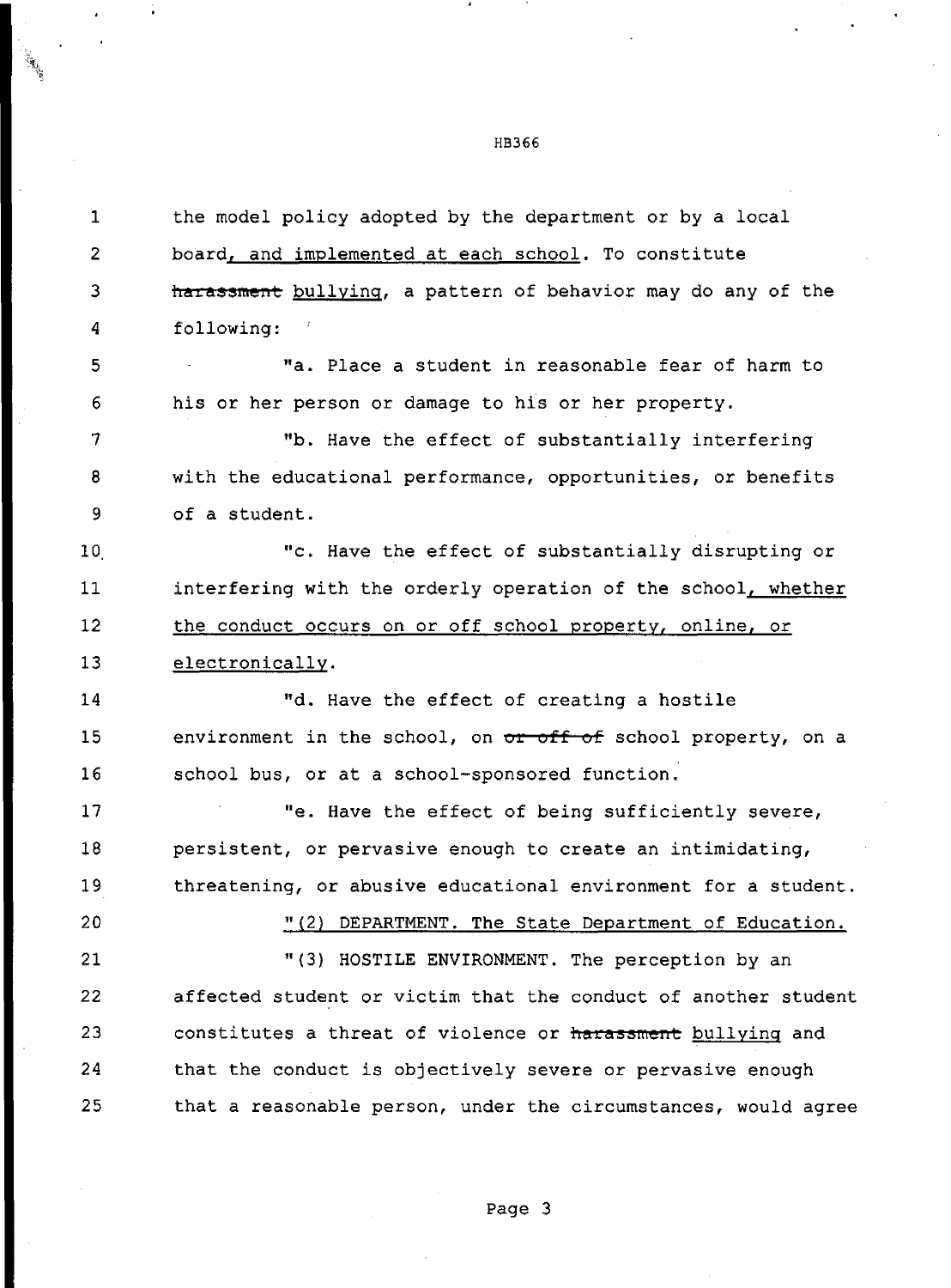1 that the conduct constitutes **harassment** bullying, threat of 2 assault, or assault. 3 **"{4)** LOCAL BOARD. A city or county board of 4 education. 5 "(5) SCHOOL. Each public school, grades 6 prekindergarten through 12, the Alabama Institute for Deaf and 7 Blind, the Alabama High School of Mathematics and Science, and 8 the Alabama School of Fine Arts. 9 "(6) SCHOOL SYSTEM. The schools under the 10 jurisdiction of a local board. 11 12 13 14 15 16 17 18 19 20 21 22 23 "{7) THREAT. A statement of an intention to inflict pain, injury, damage, or other hostile action to cause fear of harm. The intention may be communicated through an electronic, written, verbal, or physical act to cause fear, mental distress, or interference in the school environment. The intention may be expressly stated or implied and the person communicating the threat has the ability to carry out the threat. "§16-28B-4. "(a) No student shall engage in or be subjected to harassment bullying, intimidation, violence, or threats of violence on or off of school property, on a school bus, or at any school-sponsored function by any other student in his or

HB366

24 her school system.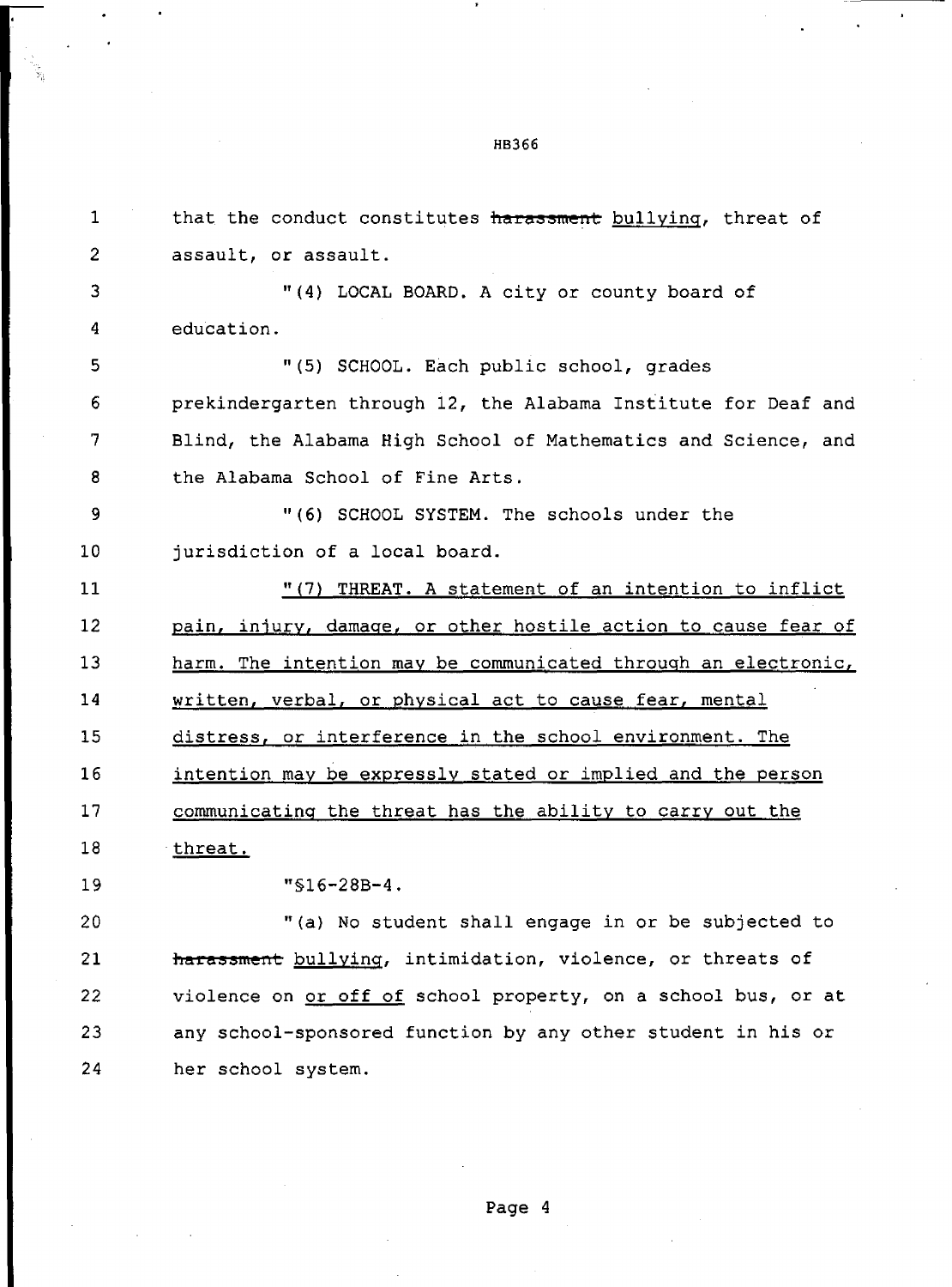1 "(b) No person shall engage in reprisal, 2 retaliation, or false accusation against a victim, witness, or 3 other person who has reliable information about an act of 4 **harassment** bullying, violence, or threat of violence. 5 11 11 (c) Any student, or parent or guardian of the 6 student, who is the object of **harassment** bullying may file a 7 complaint outlining the details of the **harassment** bullying, on 8 a form authorized by the local board, and submit the form to 9 the official designated by the local board to receive 10 complaints at the school. 11 A copy of the form shall be prominently posted and 12 accessible on the website of each local board of education and 13 school, shall be available at each school office, and shall be 14 included in the student handbook that is distributed to each 15 student at the beginning of each school year. 16 "(d) Each school shall develop plans or programs, 17 including, but not limited to, peer mediation.teams, in an 18 effort to encourage students to report and address incidents 19 of *harassment* bullying, violence, or threats of violence. 20 At the beginning of each school year, each school 21 shall programmatically address the issue of bullying and 22 school violence with faculty and students. The program shall 23 include a discussion of available resources and shall

25 shall also periodically convene a committee of faculty and

24 encourage the reporting of incidents of bullying. Each school

HB366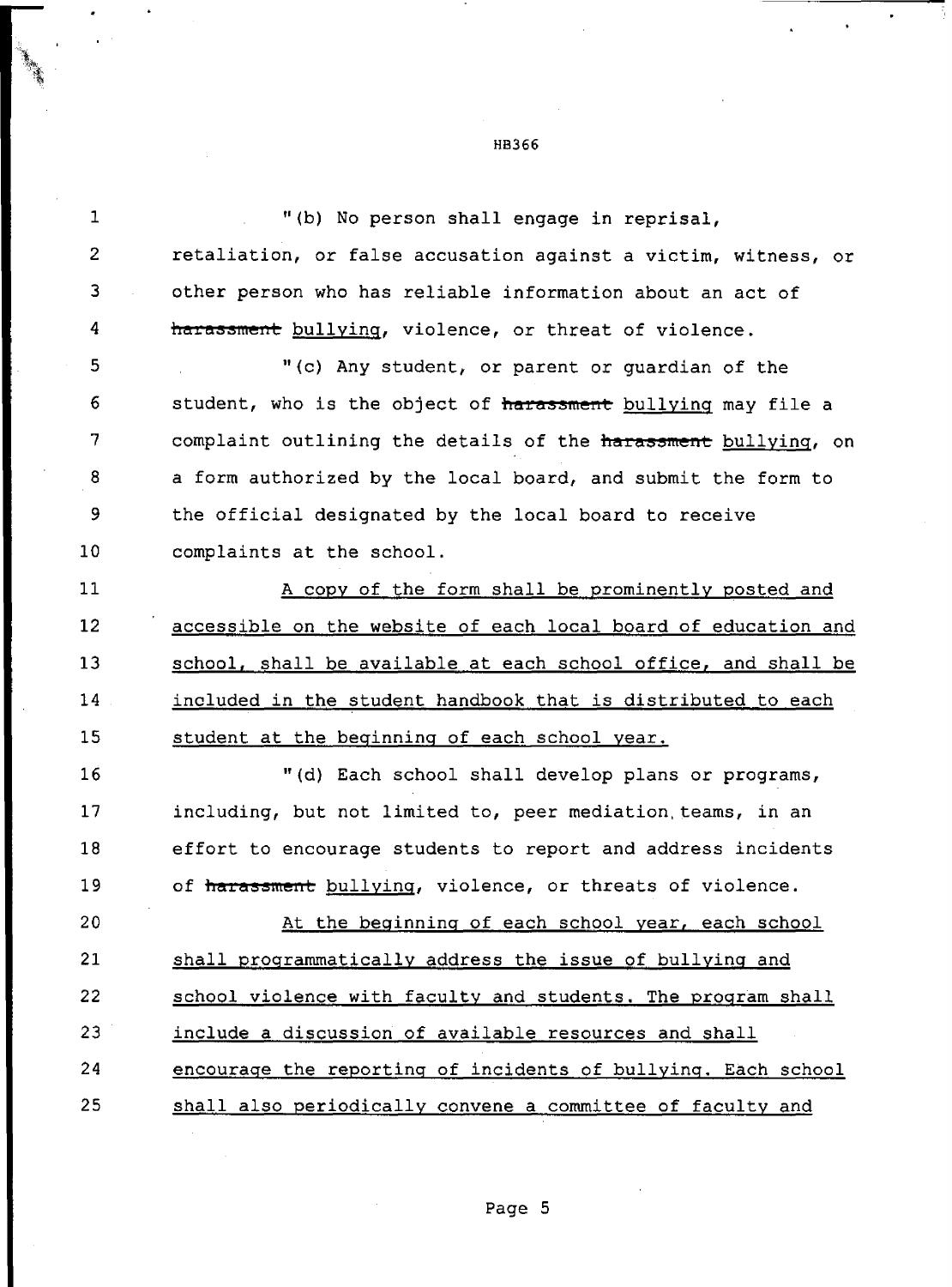1 2 3 4 5 6 7 8 9 10 11 12 13 14 15 16 17 18 19 students to review and discuss the issue of bullying and make recommendations to school administrators regarding school climate, safety, and bullying. The local superintendent of education may report any recommendations to the local board for its consideration. "§16-28B-5. "The department shall develop a model policy prohibiting harassment bullying, violence, and threats of violence on or off of school property, on a school bus, or at any school-sponsored function. The model policy, at a minimum, shall contain all of the following components: "(1) A statement prohibiting **harassment** bullying, violence, and threats of violence. "(2) Definitions of the terms harassment bullying, as provided in subdivision (2) of Section 16-28B-3, intimidation, and threats of violence. "(3) A description of the behavior expected of each student. "(4) A series of graduated consequences for any 20 student who commits an act of intimidation, **harassment**  21 22 **23 24**  bullying, violence, or threats of violence. Punishment shall conform with applicable federal and state disability, antidiscrimination, and education laws and school discipline policies.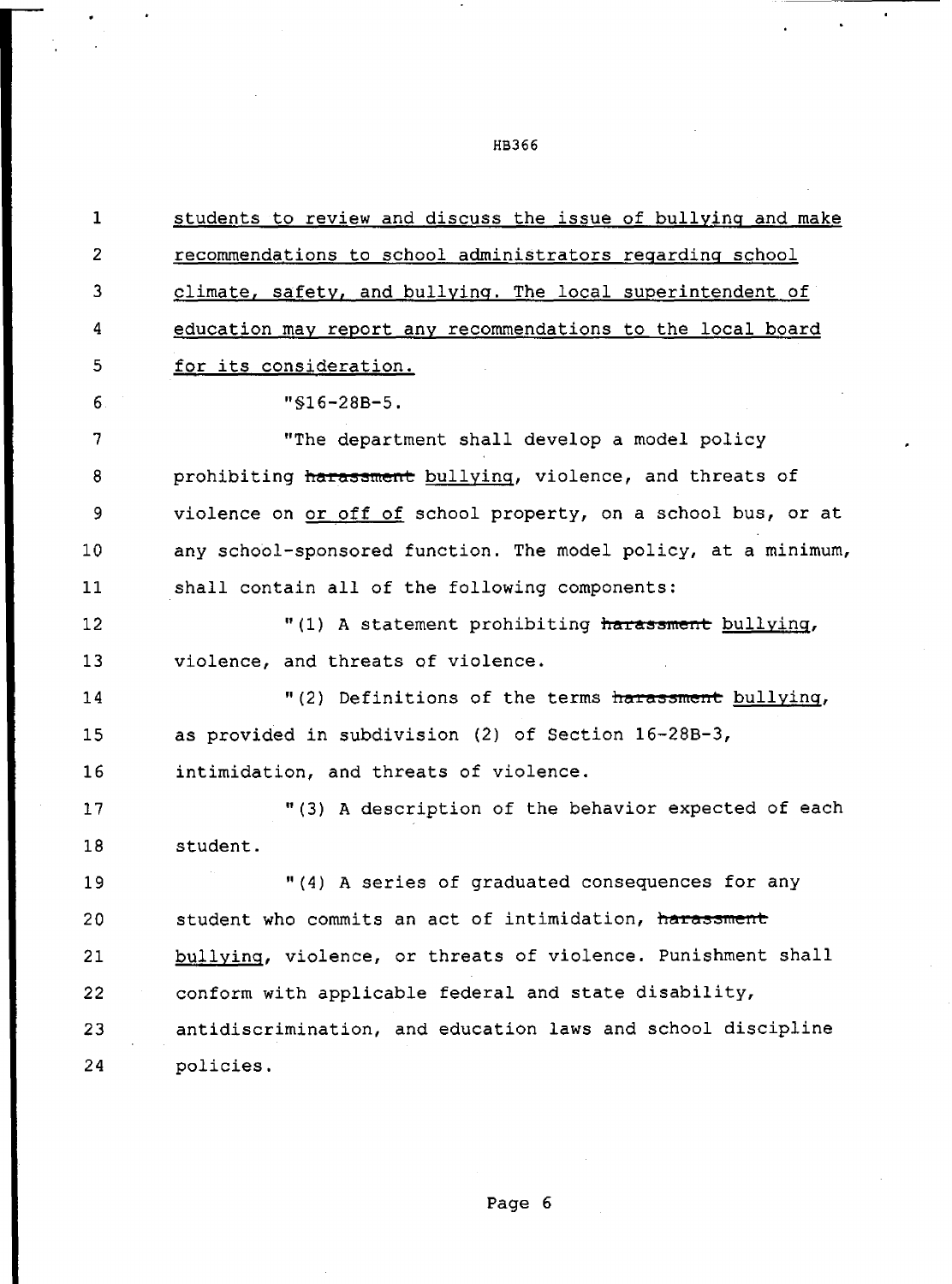1 "(5) A procedure for reporting an act of 2 intimidation, threat of suicide, harassment bullying, 3 violence, or threat of violence. An anonymous report may not 4 be the basis for imposing formal disciplinary action against a 5 student. 6 "(6) A procedure for the prompt investigation of 7 reports of serious violations and complaints, specifying that 8 the principal, or his or her designee, is the person 9 responsible for the investigation. 10 "(7) A response procedure for a school to follow 11 upon confirmation of an incident of intimidation, harassment 12 13 14 15 16 17 18 19 20 21 22 23 **24**  25 bullying, violence, or threats of violence. "(8) A statement prohibiting reprisal or retaliation against any person who reports an act of intimidation, violence, threat of violence, or harassment bullying, including the consequences of and any appropriate remedial action that may be taken against a person who engages in such reprisal or retaliation. "(9) A statement of the consequences of and appropriate remedial action that may be taken against a person who has deliberately and recklessly falsely accused another. "(10) A procedure for publicizing local board policy through publication in the student handbook,, including providing notice that the policy applies to behavior occurring off of school property and to participation in

## HB366

Page 7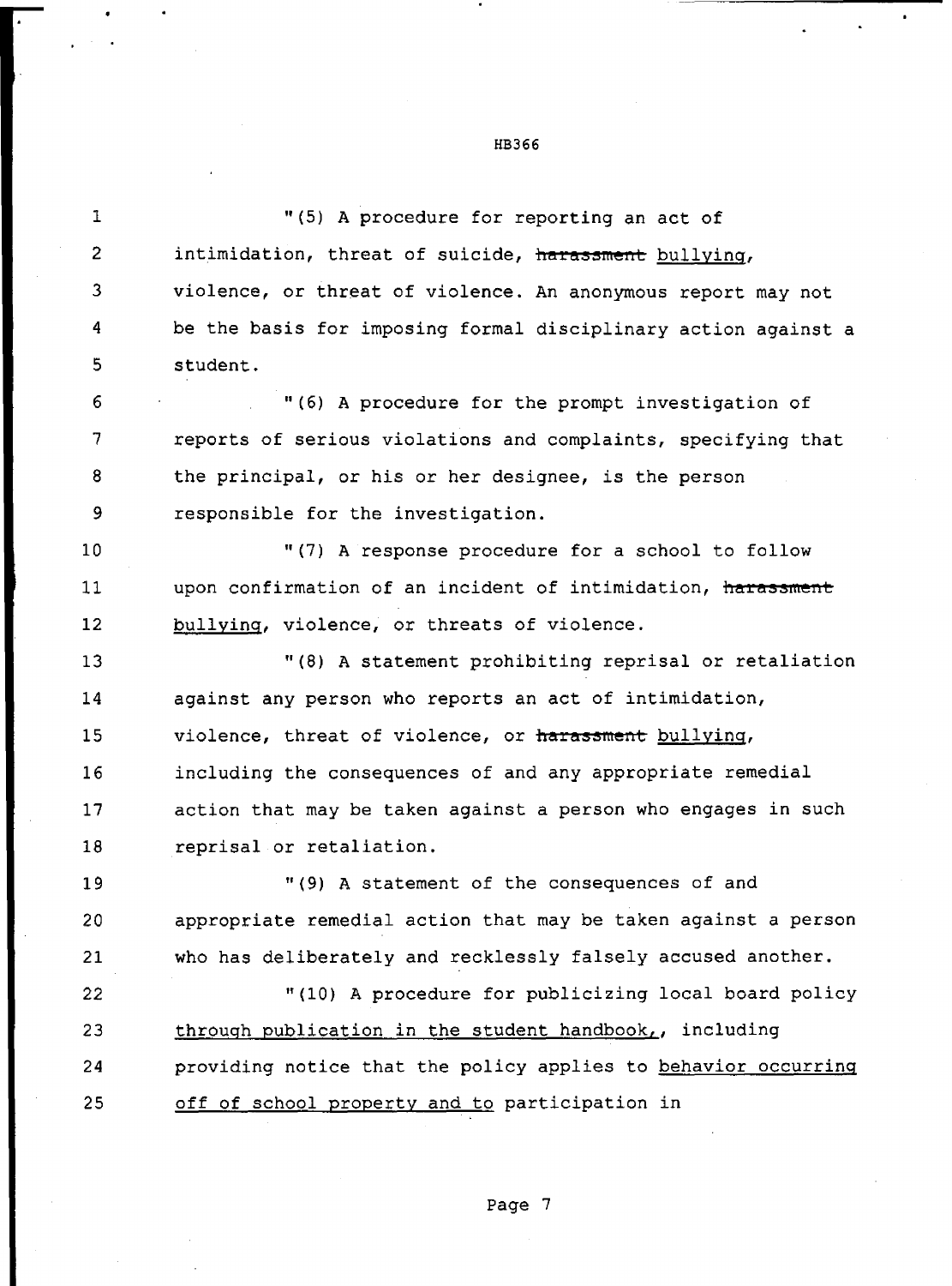1 school-sponsored functions, whether the conduct occurs on or 2 off school property, online, or electronically.

3 "(11) A clearly defined procedure for students to 4 use in reporting harassment bullying, including, but not 5 limited to, written reports on local board approved complaint 6 forms and written reports of instances of harassment bullying, <sup>7</sup>intimidation, violence, and threats of violence based on the 8 personal characteristics of a student. The complaint form may 9 be served in person or by mail on the principal, or his or her 10 designee, or his or her office. The procedures shall be made 11 known and be readily available to each student, employee, and 12 the parent or quardian of each student. It is the sole 13 responsibility of the affected student, or the parent or 14 guardian of the affected student, to report incidences of 15 **haz:assment** bullying to the principal, or his or her designee.

16 "(12) A procedure for promulgating rules to 17 implement this chapter, including the development of a model 18 student complaint form. The department shall seek public input 19 in developing and revising the model policy, model complaint , 20 form, and any other necessary forms.

21 "(13) A procedure for the development of a 22 nonexhaustive list of the specific personal characteristics of 23 a student which may often lead to harassment **bullying**. Based 24 upon experience, a local board of education may add, but not 25 remove, characteristics from the list. The additional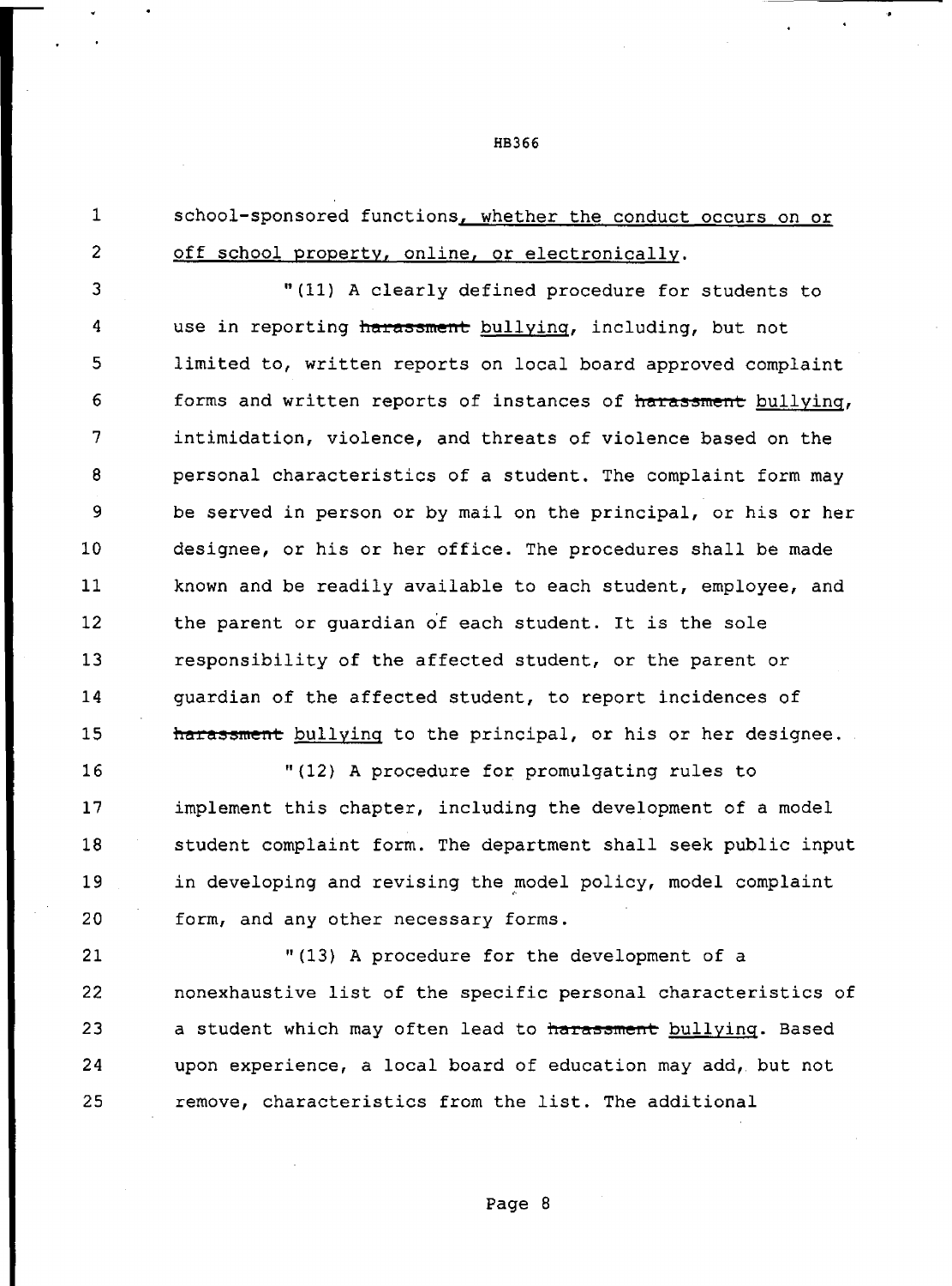1 2 3 4 5 characteristics or perceived characteristics that cause **hara55ment** bullying shall be identified by the local board on a case-by-case basis and added to the local board policy. The list shall be included in the code of conduct policy of each local board and included in the student handbook."

6 7 8 Section 2. This act shall become effective on the first day of the third month following its passage and approval by the Governor, or its otherwise becoming law.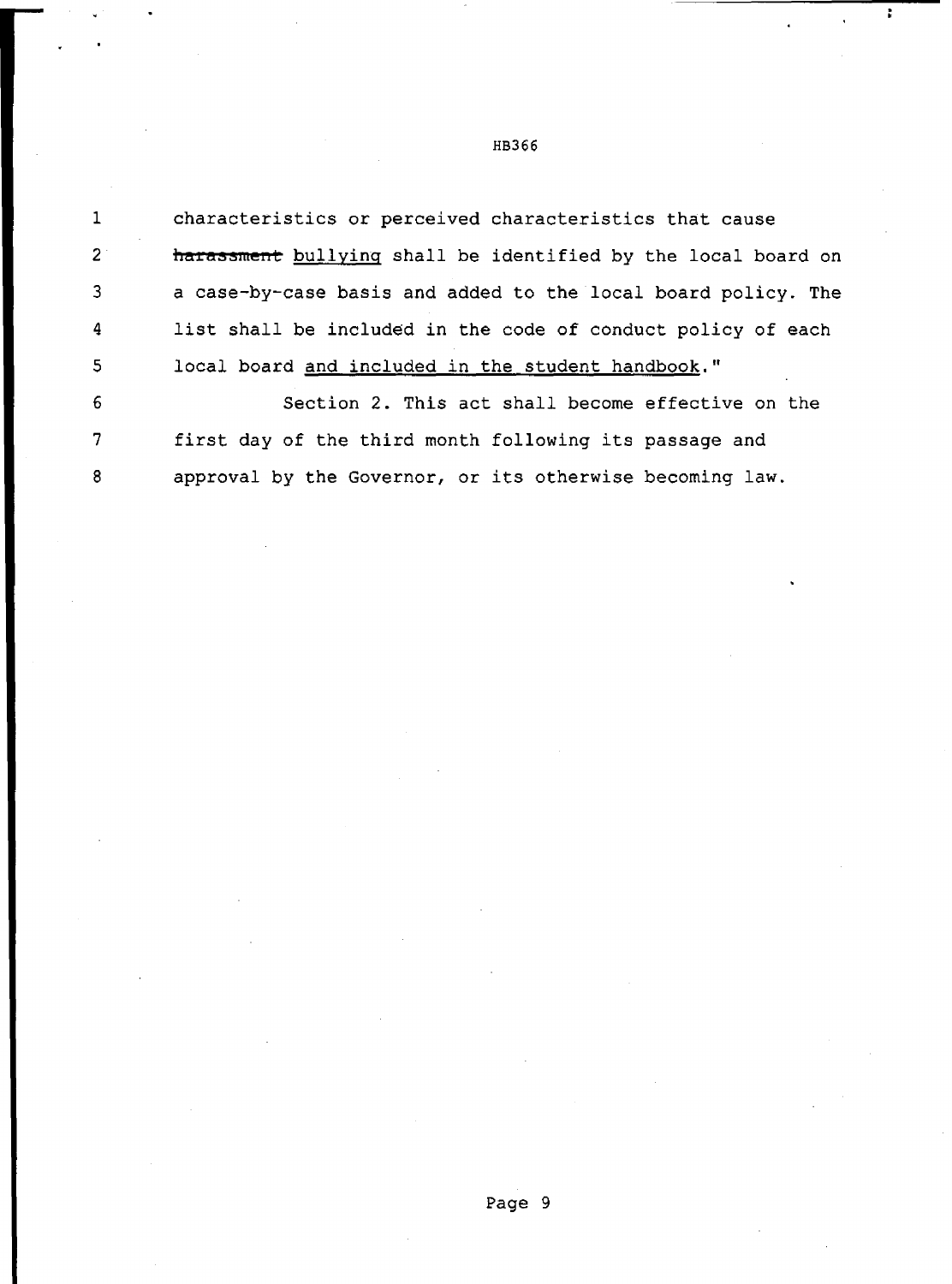|                |                                                                                                          | HB366                                         |        |
|----------------|----------------------------------------------------------------------------------------------------------|-----------------------------------------------|--------|
|                |                                                                                                          |                                               |        |
| $\mathbf 1$    |                                                                                                          |                                               |        |
| $\overline{2}$ |                                                                                                          |                                               |        |
|                |                                                                                                          | Mac Michael                                   |        |
| 3              |                                                                                                          |                                               |        |
| 4              |                                                                                                          | Speaker of the House of Representatives       |        |
|                |                                                                                                          | il Mal                                        |        |
| 5              |                                                                                                          |                                               |        |
| 6              |                                                                                                          | President and Presiding Officer of the Senate |        |
|                |                                                                                                          |                                               |        |
| 7              |                                                                                                          | House of Representatives                      |        |
| 8<br>9         | I hereby certify that the within Act originated in<br>and was passed by the House 08-MAR-18, as amended. |                                               |        |
| 10             |                                                                                                          |                                               |        |
| 11<br>12       |                                                                                                          | Jeff Woodard<br>Clerk                         |        |
| 13             |                                                                                                          |                                               |        |
| 14             |                                                                                                          |                                               |        |
| 15             |                                                                                                          |                                               |        |
| 16             | Senate                                                                                                   | 22-MAR-18                                     | Passed |
| 17             |                                                                                                          |                                               |        |
|                |                                                                                                          |                                               |        |
|                |                                                                                                          |                                               |        |
|                |                                                                                                          |                                               |        |
|                |                                                                                                          | APPROVED $38-00/8$                            |        |
|                |                                                                                                          |                                               |        |

 $\bullet$ 

 $\frac{5.00}{1}$  $\overline{\phantom{0}}$ **TIME** G

Alabama Secretary Of State **Act** Nu■ **•••• : 2018-472 Bill** Nu■ **••• : H-366** 

 $\sim$   $\bullet$ 

 $\mathbf{a}^{\prime}$ 

**Recv'd 03/29/18** 10:47a SLF